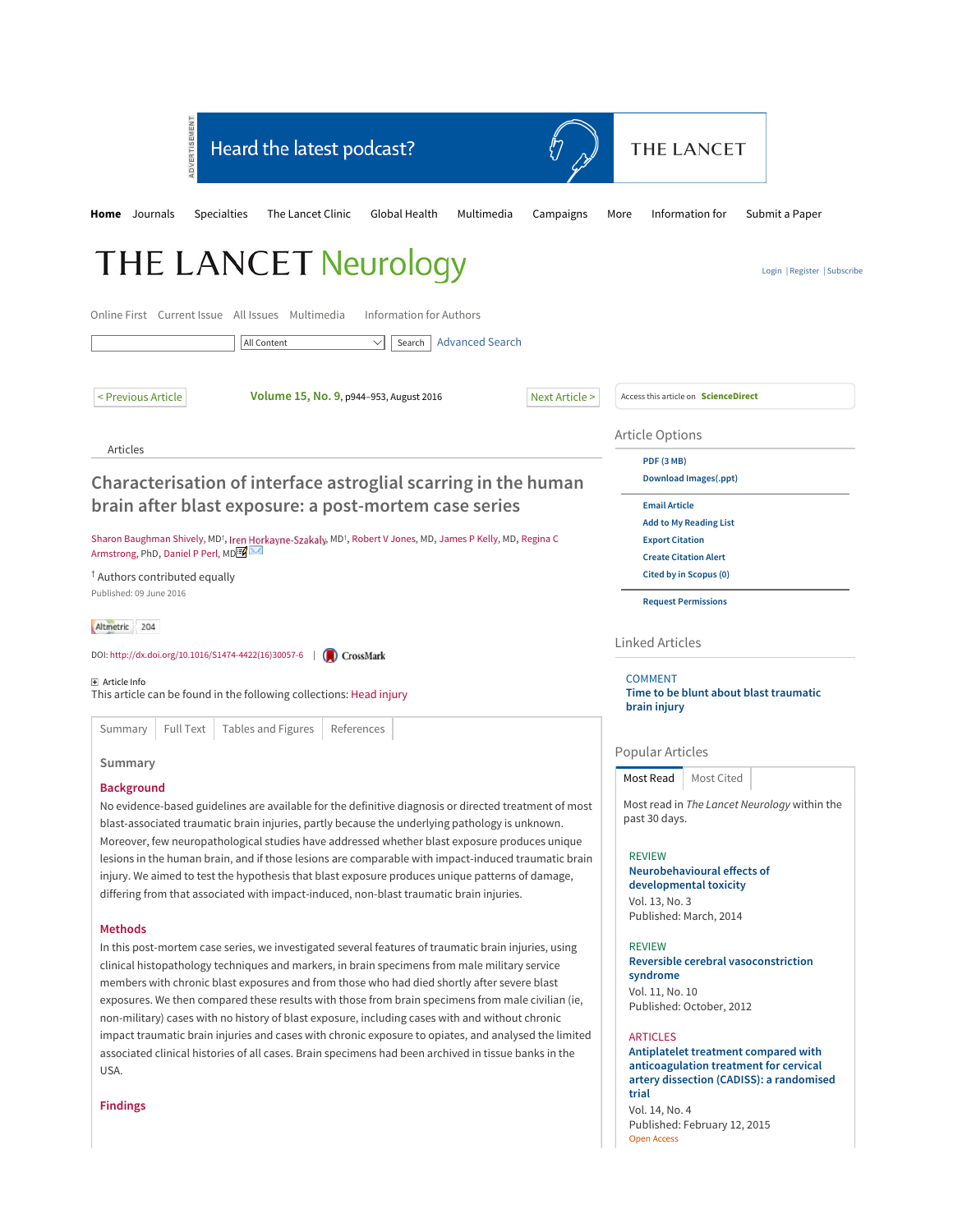We analysed brain specimens from five cases with chronic blast exposure, three cases with acute blast exposure, five cases with chronic impact traumatic brain injury, five cases with exposure to opiates, and three control cases with no known neurological disorders. All five cases with chronic blast exposure showed prominent astroglial scarring that involved the subpial glial plate, penetrating cortical blood vessels, grey–white matter junctions, and structures lining the ventricles; all cases of acute blast exposure showed early astroglial scarring in the same brain regions. All cases of chronic blast exposure had an antemortem diagnosis of post traumatic stress disorder. The civilian cases, with or without history of impact traumatic brain injury or a history of opiate use, did not have any astroglial scarring in the brain regions analysed.

## **Interpretation**

The blast exposure cases showed a distinct and previously undescribed pattern of interface astroglial scarring at boundaries between brain parenchyma and fluids, and at junctions between grey and white matter. This distinctive pattern of scarring may indicate specific areas of damage from blast exposure consistent with the general principles of blast biophysics, and further, could account for aspects of the neuropsychiatric clinical sequelae reported. The generalisability of these findings needs to be explored in future studies, as the number of cases, clinical data, and tissue availability were limited.

## **Funding**

Defense Health Program of the United States Department of Defense.



### **CORRESPONDENCE**

**Neurodevelopmental toxicity: still more questions than answers** Vol. 13, No. 7 Published: July, 2014

IN CONTEXT **Ludwig Guttmann** Published: September 7, 2016

# The Lancet Public Health



Introducing The Lancet Public Health, a new online-only, open access title dedicated to advancing public health practice and policy making worldwide.

Working in partnership with our existing family of Lancet journals, The Lancet Public Health will be committed to using science as an important means to improve health equity and social justice.

Find out more about the scope and aims of this exciting new journal.

#### **The Lancet Journals**

The Lancet The Lancet Diabetes & Endocrinology The Lancet Neurology The Lancet Gastroenterology & Hepatology The Lancet Global Health The Lancet Haematology The Lancet HIV

The Lancet Infectious Diseases The Lancet Oncology The Lancet Psychiatry The Lancet Public Health The Lancet Respiratory Medicine EBioMedicine

### **Information & Support**

About Us Information for Authors Information for Readers The Lancet Careers Customer Service Contact Us Privacy Policy Terms and Conditions

### **Subscription**

Your Account Subscription Options Existing Print Subscribers

Copyright © 2016 Elsevier Limited except certain content provided by third parties.

The Lancet is a trade mark of RELX Intellectual Properties SA, used under license.

The Lancet.com website is operated by Elsevier Inc. The content on this site is intended for health professionals.